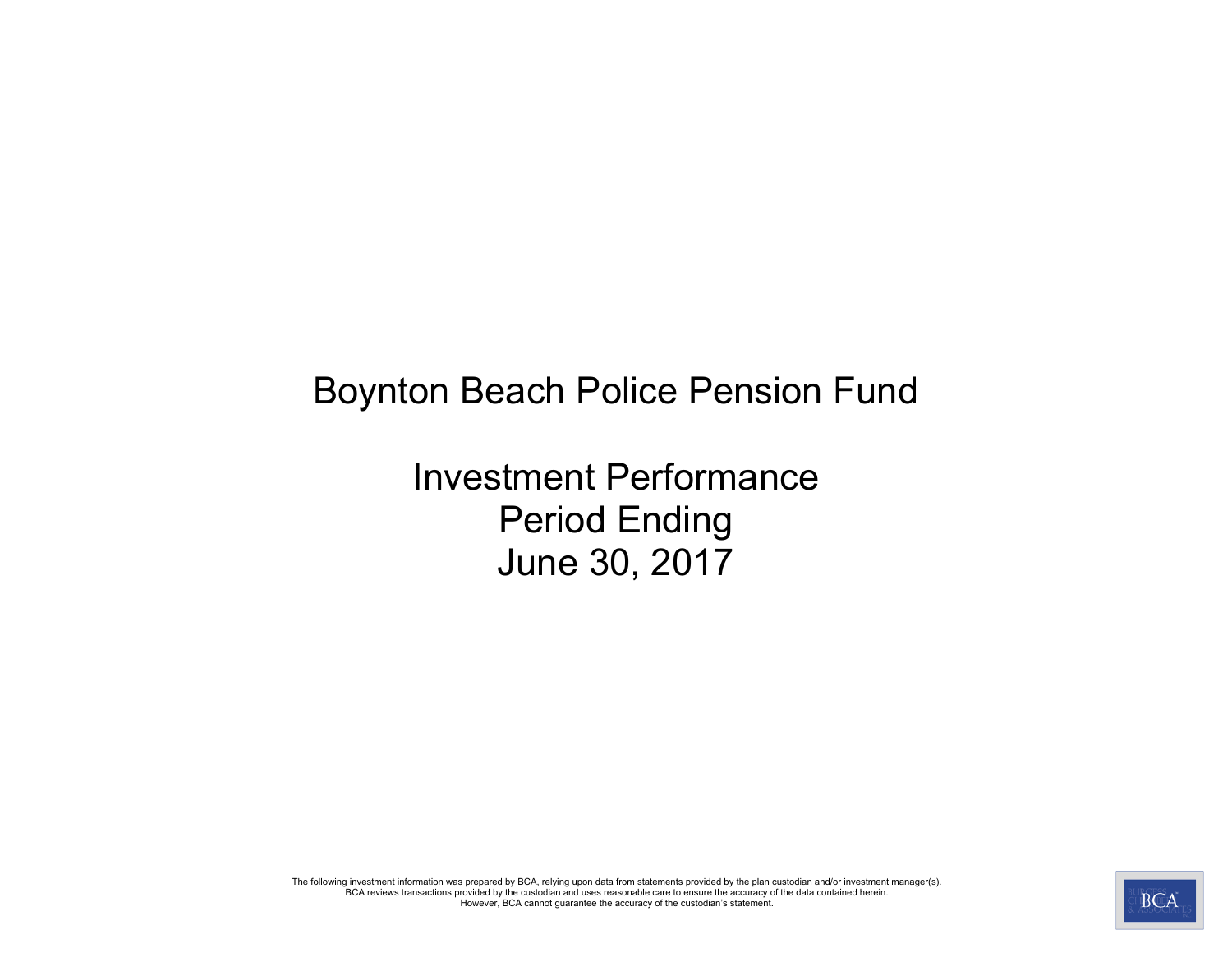# **Quarterly Market Summary June 30, 2017**

**1 Quarter Performance**





*Source: Investment Metrics, LLC Source: Investment Metrics, LLC*

Copyright © 2017 li

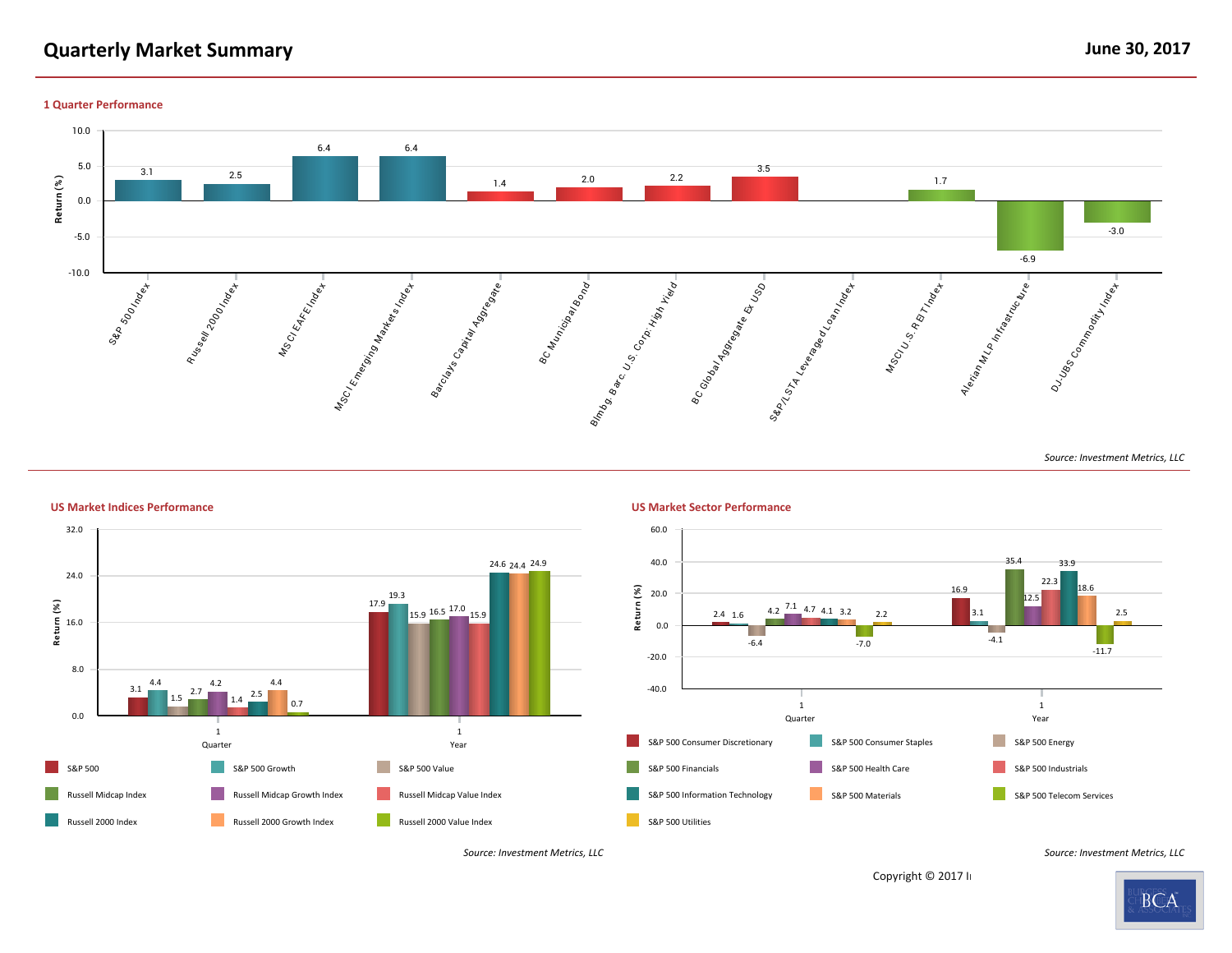## **Quarterly Market Summary June 30, 2017**

#### **Fixed Income Market Sector Performance**





#### **Intl Equity Indices Performance Intl Equity Region Performance**



*Source: Investment Metrics, LLC Source: Investment Metrics, LLC*

Copyright © 2017 li

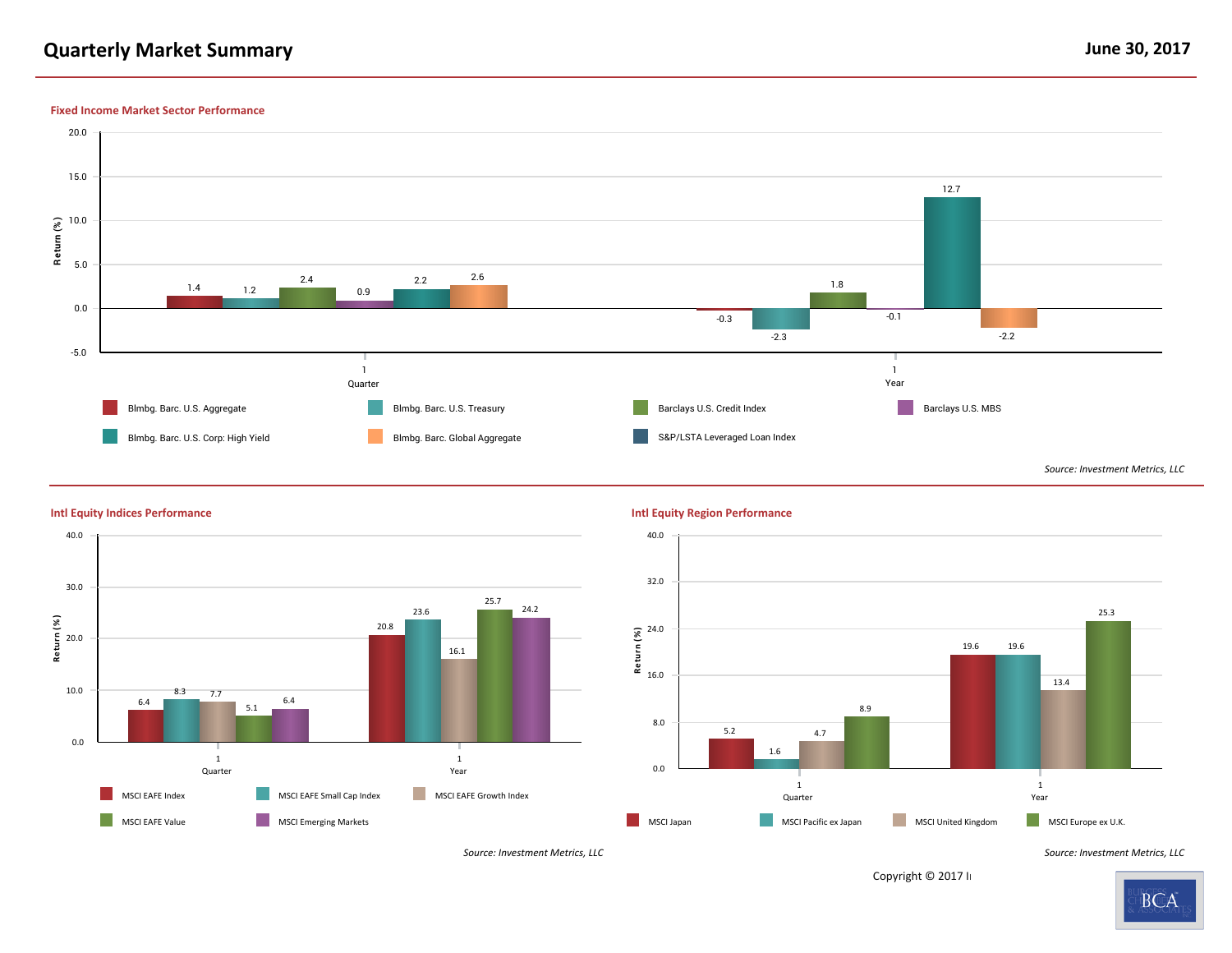# **Boynton Beach Police Pension Fund Investment Performance - Net June 30, 2017**

|                               | <b>Quarter</b> | <b>FYTD</b><br>One Year |            | <b>Three Years</b> | <b>Five Years</b> |
|-------------------------------|----------------|-------------------------|------------|--------------------|-------------------|
|                               |                |                         |            |                    |                   |
| <b>Beginning Market Value</b> | 92,280,036     | 86,039,124              | 84,668,652 | 76,782,315         | 58,809,456        |
| <b>Contributions</b>          | $-1,690,926$   | 210,809                 | -486,397   | $-933,056$         | $-222,378$        |
| Gain/Loss                     | 2,705,753      | 7,044,928               | 9,112,606  | 17,445,604         | 34,707,784        |
| <b>Ending Market Value</b>    | 93,294,862     | 93,294,862              | 93,294,862 | 93,294,862         | 93,294,862        |
| <b>Total Fund (%)</b>         | 2.8            | 7.4                     | 9.9        | 6.2                | 8.7               |
| <b>Policy Benchmark (%)</b>   | 2.8            | 7.4                     | 10.5       | 5.2                | 8.2               |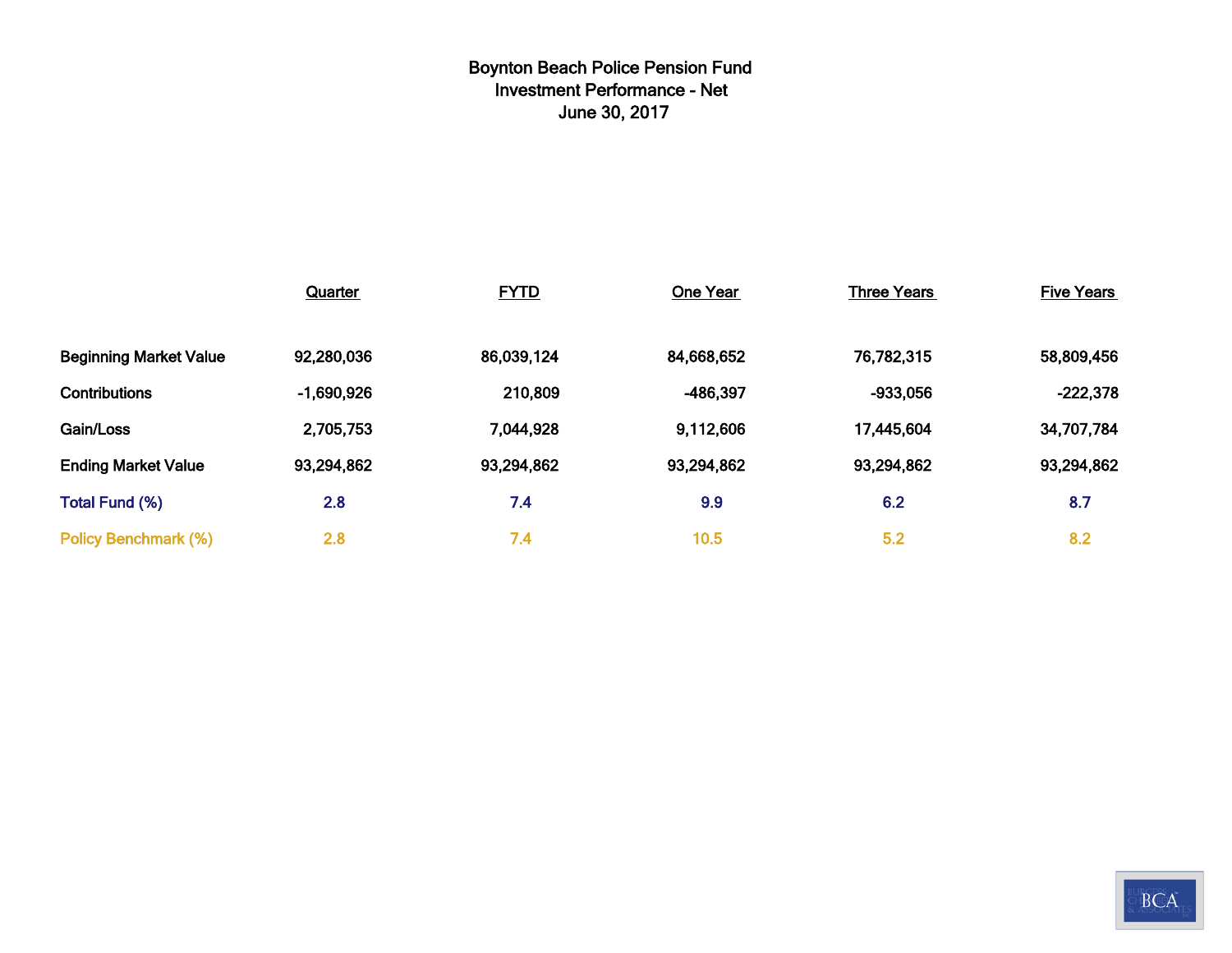#### Boynton Beach Police Pension Fund Total Fund June 30, 2017 Actual vs. Target Asset Allocatio**<sup>n</sup>**



|                                 | <b>MV (\$)</b> | Current | <b>Target</b> | <b>Difference</b> |
|---------------------------------|----------------|---------|---------------|-------------------|
| <b>Global Equities</b>          | 55,635,847     | 59.6%   | 55.0%         | 4.6%              |
| <b>Fixed Income</b>             | 26,293,907     | 28.2%   | 32.0%         | $-3.8%$           |
| <b>Global REIT</b>              | 808,827        | 0.87%   | 2.0%          | $-1.1%$           |
| Global Listed Infrastructure \$ | 1,978,181      | 2.12%   | 2.0%          | 0.1%              |
| <b>Commodities</b>              | 1,009,688      | 1.08%   | 2.0%          | $-0.9%$           |
| <b>Private Real estate</b>      | 7,109,286      | 7.62%   | 5.0%          | 2.6%              |
| Cash                            | 459,127        | 0.5%    | 2.0%          | $-1.5%$           |
| <b>Total</b>                    | 93,294,862     | 100.0%  | 100.0%        | 0.0%              |

Total International <sup>=</sup> 19.7% (This calculation includes foreign equity, REIT, listed infrastructure, and fixed income)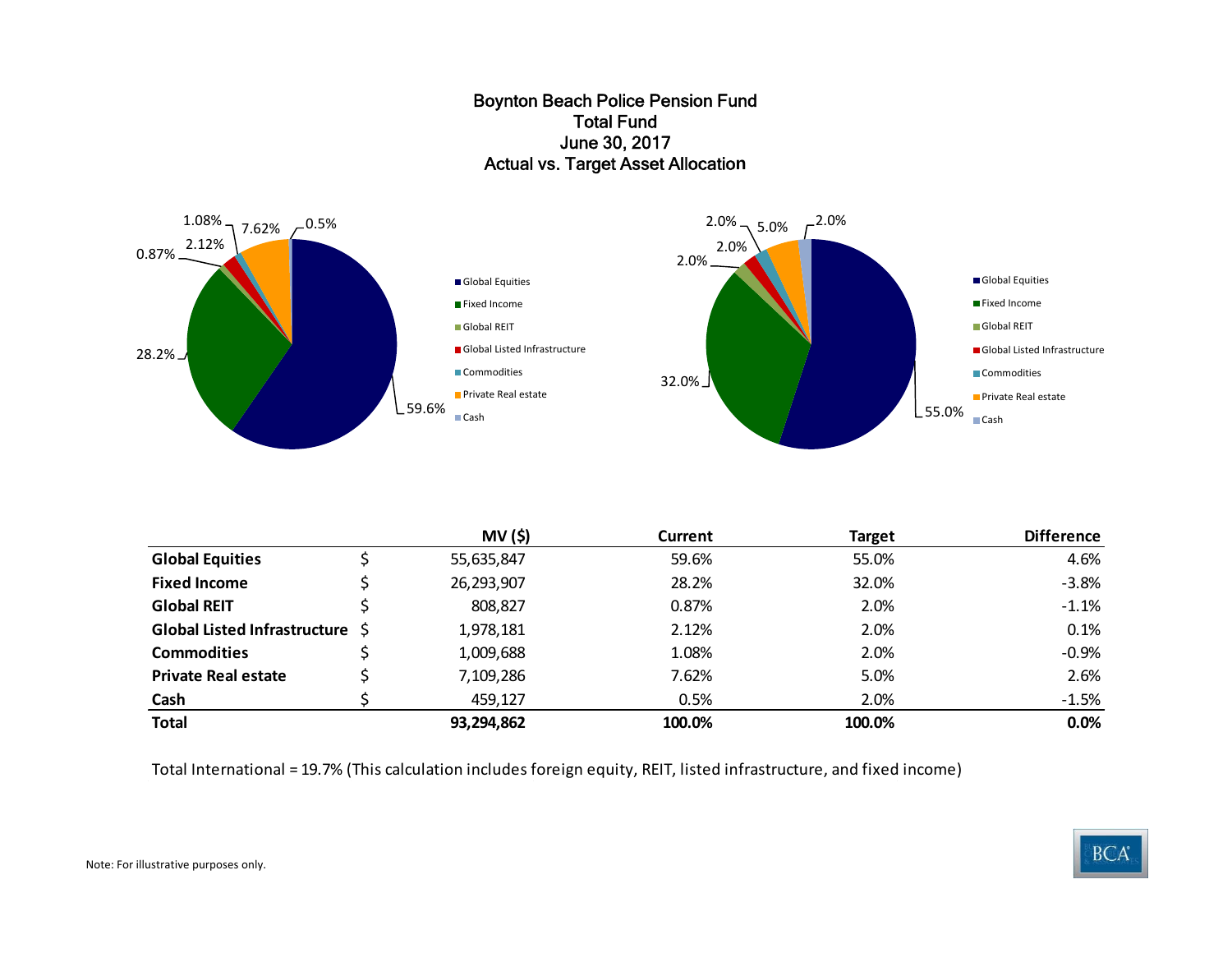#### Boynton Beach Police Pension Fund Historical Asset Allocation June 30, 2017



**BCA**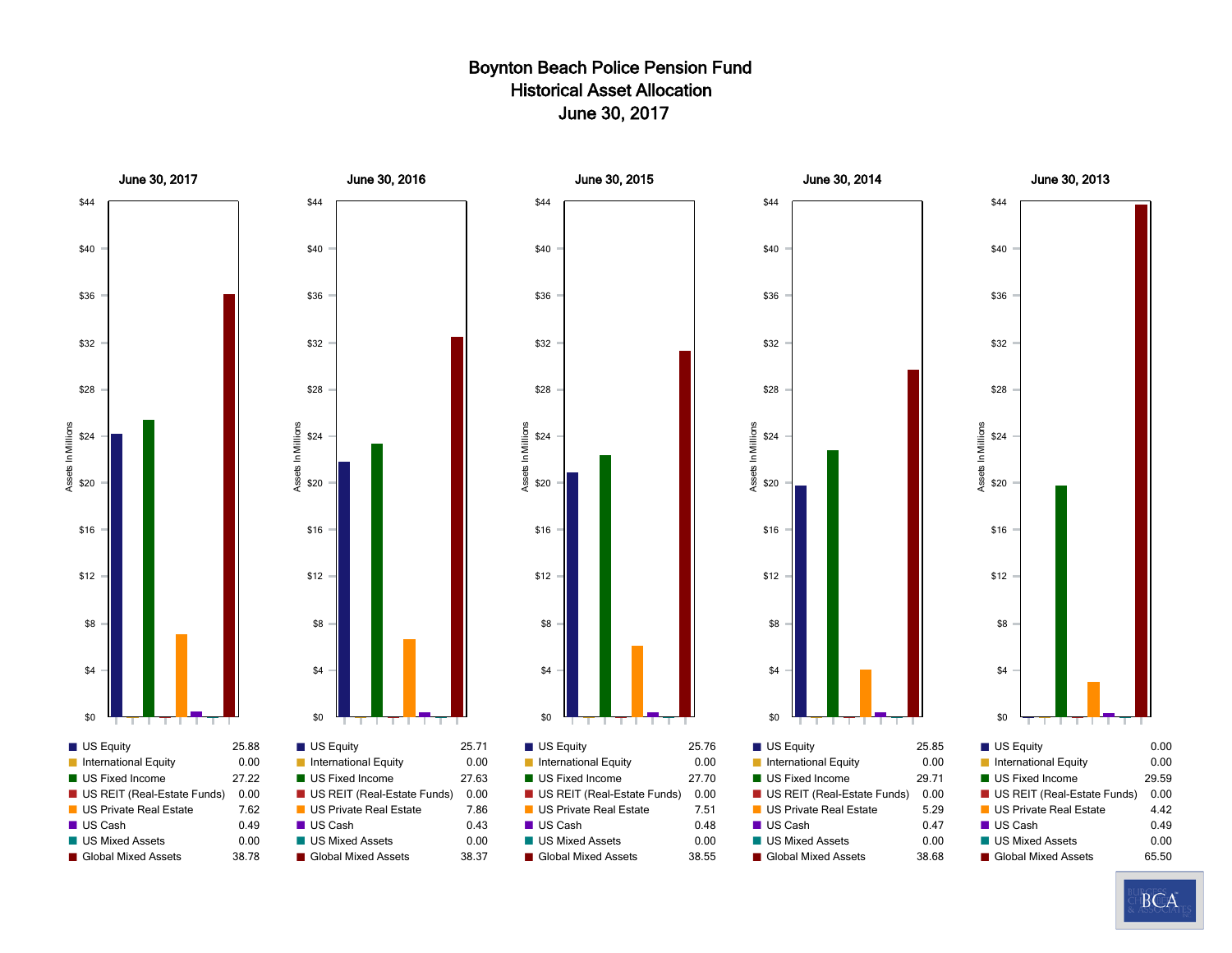#### Boynton Beach Police Pension Fund Asset Allocation & Performance June 30, 2017

|                                                | <b>Market Value</b> | <b>QTD</b><br><b>ROR - Rank</b> | <b>FYTD</b><br><b>ROR - Rank</b> | 1 Year<br><b>ROR - Rank</b> | 3 Year<br><b>ROR - Rank</b> | 5 Year<br><b>ROR - Rank</b> |
|------------------------------------------------|---------------------|---------------------------------|----------------------------------|-----------------------------|-----------------------------|-----------------------------|
| <b>Total Fund</b>                              | 93,294,862          | (47)<br>3.0                     | 8.0(63)                          | 10.7<br>(78)                | $7.0$ (3)                   | 9.5(27)                     |
| <b>Policy Benchmark</b>                        |                     | 2.8                             | 7.4                              | 10.5                        | 5.2                         | 8.2                         |
| <b>Russell Large Cap Defensive Equity (CF)</b> | 24,144,089          | 3.2                             | 12.1                             | 13.7                        | 9.8                         | N/A                         |
| Russell 1000 Defensive Index                   |                     | 2.7                             | 10.7                             | 11.4                        | 9.2                         | 13.5                        |
| Russell 1000 Index                             |                     | 3.1                             | 13.5                             | 18.0                        | 9.3                         | 14.7                        |
| <b>Russell Multi-Asset Core (CF)</b>           | 36,182,866          | 3.8                             | 11.7                             | 16.6                        | 7.0                         | N/A                         |
| Multi-Asset Core Composite Index               |                     | 3.8                             | 11.7                             | 16.2                        | 5.0                         | N/A                         |
| <b>Russell Multi-Manager Bond (CF)</b>         | 25,399,494          | 1.9<br>(4)                      | $-0.3$<br>(45)                   | (30)<br>0.8                 | 3.4<br>(10)                 | 3.4(12)                     |
| <b>Fixed Income Benchmark</b>                  |                     | 1.4                             | $-0.8$                           | $-0.3$                      | 2.5                         | 2.2                         |
| <b>Russell Real Estate Equity (CF)</b>         | 7,109,286           | 1.9                             | 6.3                              | 8.4                         | 11.6                        | 12.2                        |
| <b>Real Estate Benchmark</b>                   |                     | 1.7                             | 5.8                              | 8.1                         | 11.6                        | 11.8                        |
| <b>Russell ST Inv Cash Sweep (CF)</b>          | 459,127             | 0.0                             | 0.2                              | 0.3                         | 0.1                         | 0.1                         |
| BofA Merrill Lynch 3 Month U.S. T-Bill         |                     | 0.2                             | 0.4                              | 0.5                         | 0.2                         | 0.2                         |

**1 Policy Benchmark (IPS hybrid benchmark objective):** March '14 is 30% MSCI ACWI + 25% Russell 1000 + 32% BC Aggregate + 2% NAREIT + 2% S&P Global Infrastructure Index + 5% NCREIF ODCE EQ (NFI ODCE EQ) + 2% DJ UBS Commodities + 2% ML 3M T-Bills; prior from May'13 48% MSCI ACWI + 35% BC Aggregate + 5% NAREIT + 5% NFI ODCE EQ + 5% DJ UBS Commodities + 2% ML 3M T-Bills; Mar'12 is 34% Russell 1000 + 11% Russell Mid-Cap + 11% MSCI Net EAFE + 4% MSCI Net EM + 5% FTSE/NAREIT + 30% BC Aggregate + 5% BC TIPS; from Sep'09 was 34% Russell 1000 + 11% Russell Mid-Cap+ 11% MSCI Net EAFE + 4% MSCI Net EM + 5% Wilshire REIT + 30% BC Aggregate + 5% BC TIPS; from May'05 was 34% Russell 1000 + 16% Russell Mid-Cap+ 10% MSCI Net EAFE +5% Wilshire REIT + 30% LB Interm Aggregate + 5% Lehman Interm TIPS; from Jul'02 was 60% S&P 500 + 35 LB Gov't/Credit.

**2 The Multi-Asset Core Composite Benchmark:** 75.0% Russell World Cap 50% Hedged Net Index / 5.0% Bloomberg Commodity Index / 5.0% FTSE EPRA/NAREIT Developed Real Estate Index (Net) / 5.0% S&P Global Infrastructure Index Net / 7.0% Barclays U.S. Aggregate Bond Index / 3.0% Barclays U.S. 1-3 Month Treasury Bill Index. This benchmark is appropriate for evaluating the Russell Multi-Asset Core Fund over a 3 to 5 year horizon.

**3 Fixed Income Benchmark (IPS fixed income hybrid):** Sep'09 is 100% BC Aggregate; from May05 was 100% LB Intermediate Aggregate; from Jun'02 was 100% Lehman Gov't/Credit.

**4 Real Estate Benchmark:** from Sept'09 is 100% NCREIF ODCE EQ (NFI ODCE EQ); prior was 100% NCREIF Index.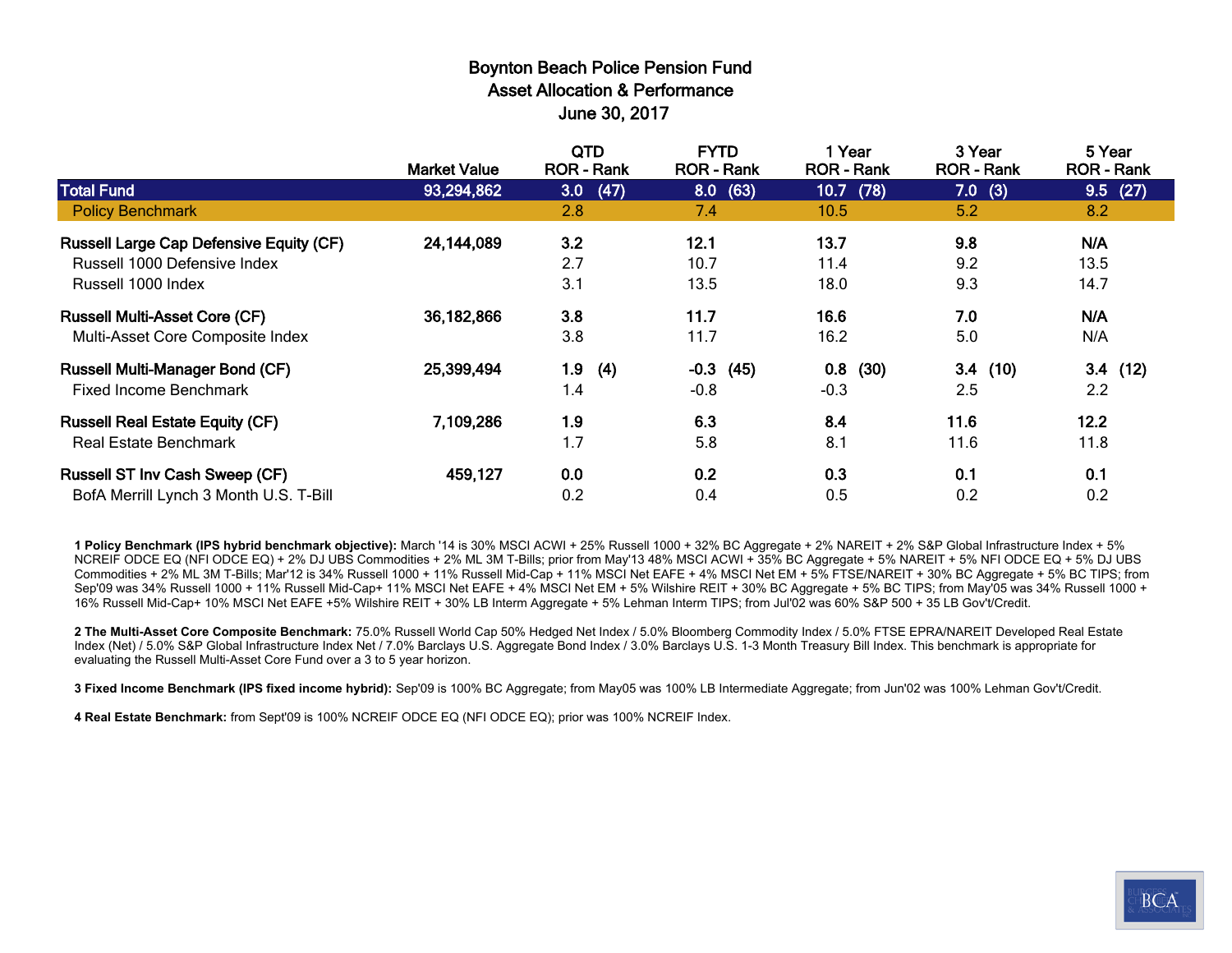#### Boynton Beach Police Pension Fund Peer Universe Quartile Ranking June 30, 2017



Parentheses contain percentile rankings. Calculation based on quarterly data.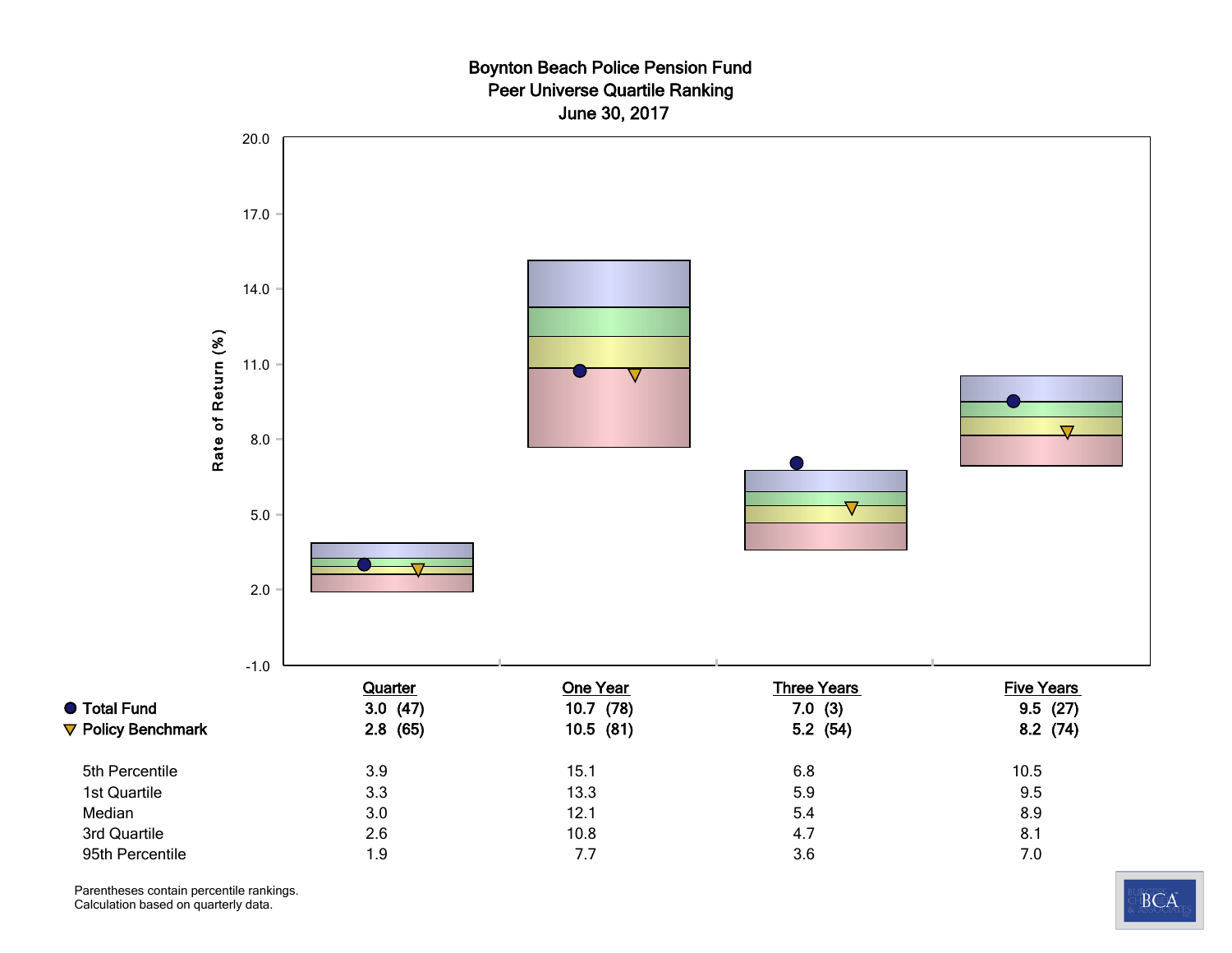## Boynton Beach Police Pension Fund Growth of Investments July 1, 2012 Through June 30, 2017



**Beginning MV Ending MV Annualized ROR** \$58,809,456 \$93,294,862 9.5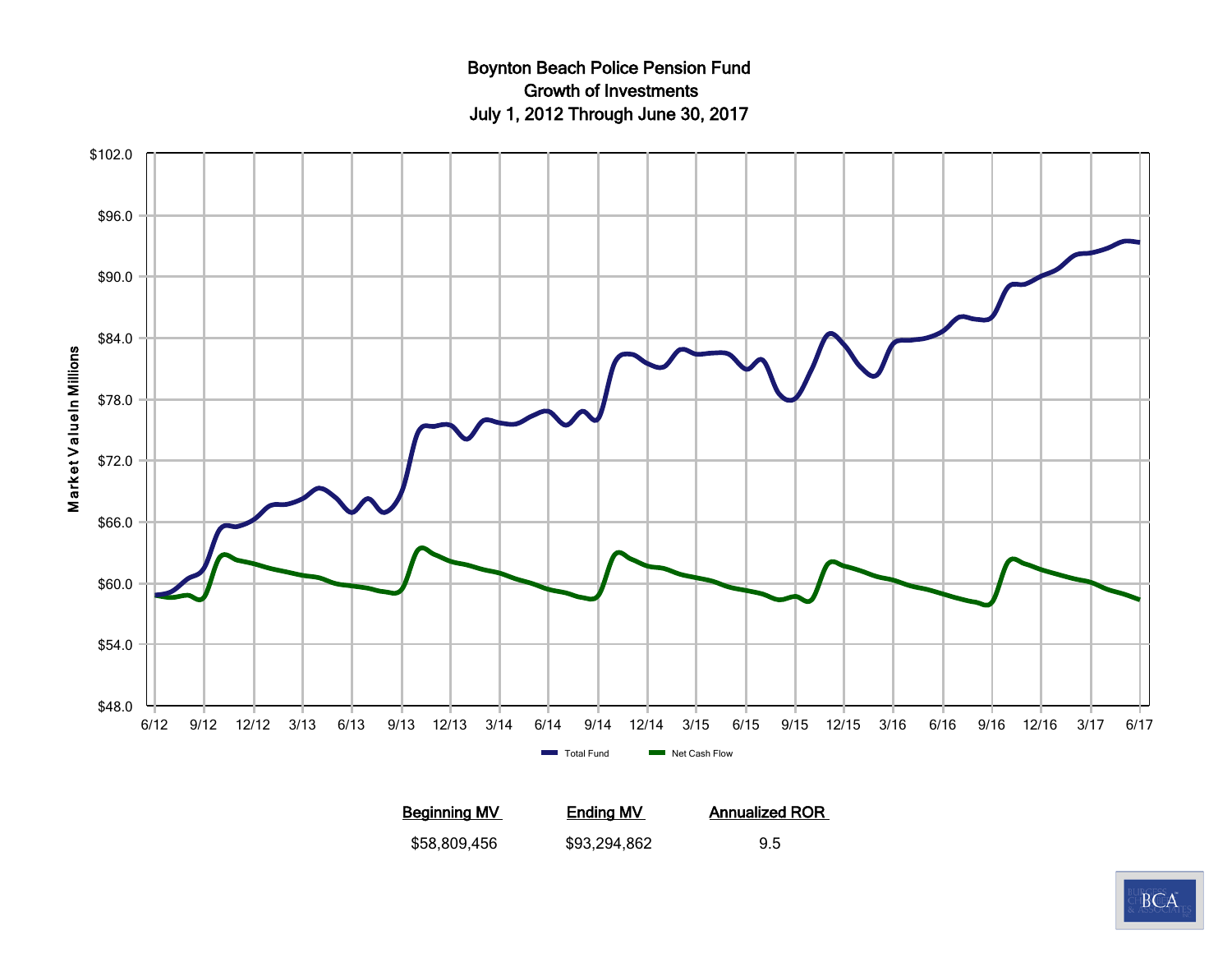#### Boynton Beach Police Pension Fund Period Ending June 30, 2017 Capital Market Line

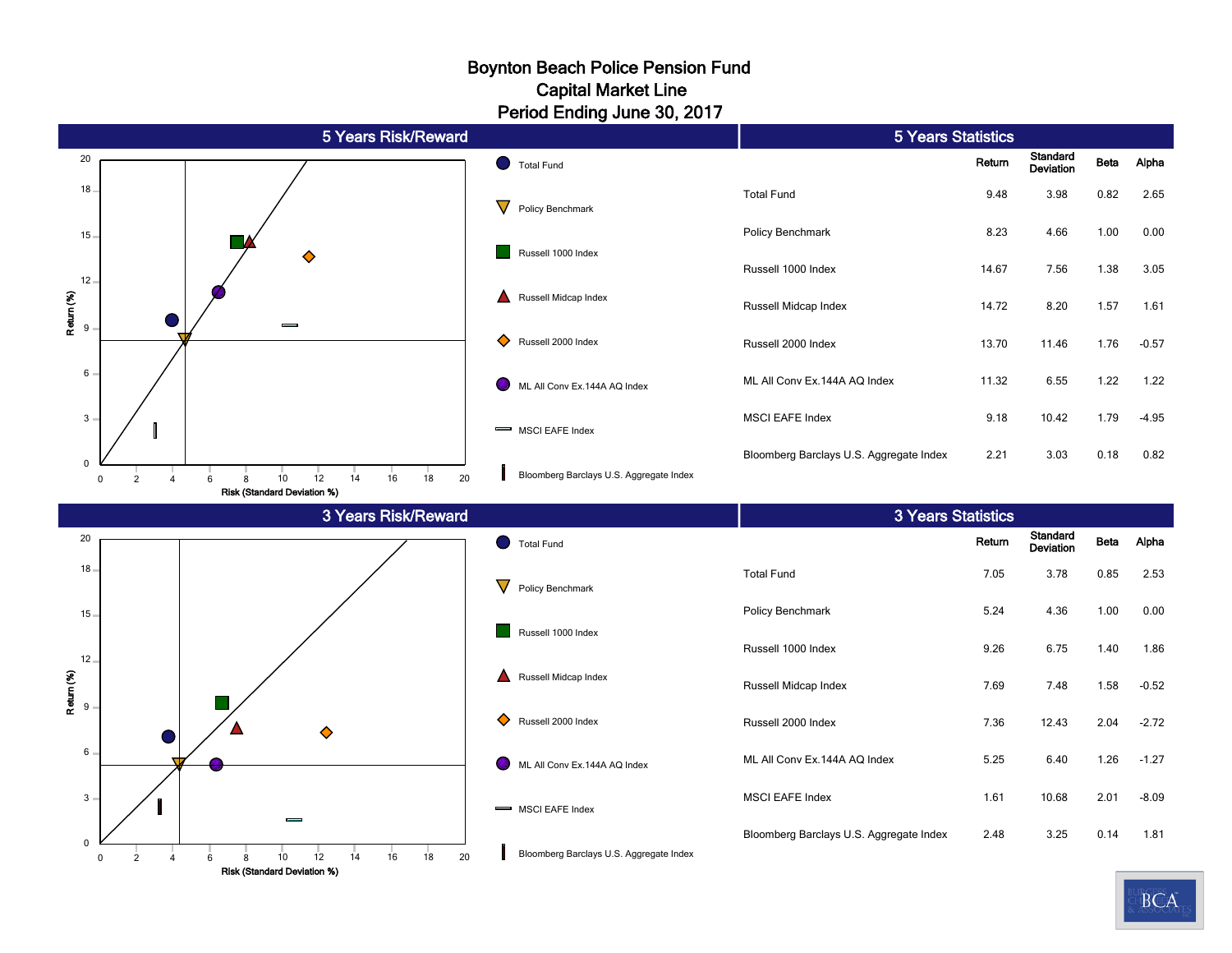#### Boynton Beach Police Pension Fund Fiscal Year Rates of Return June 30, 2017

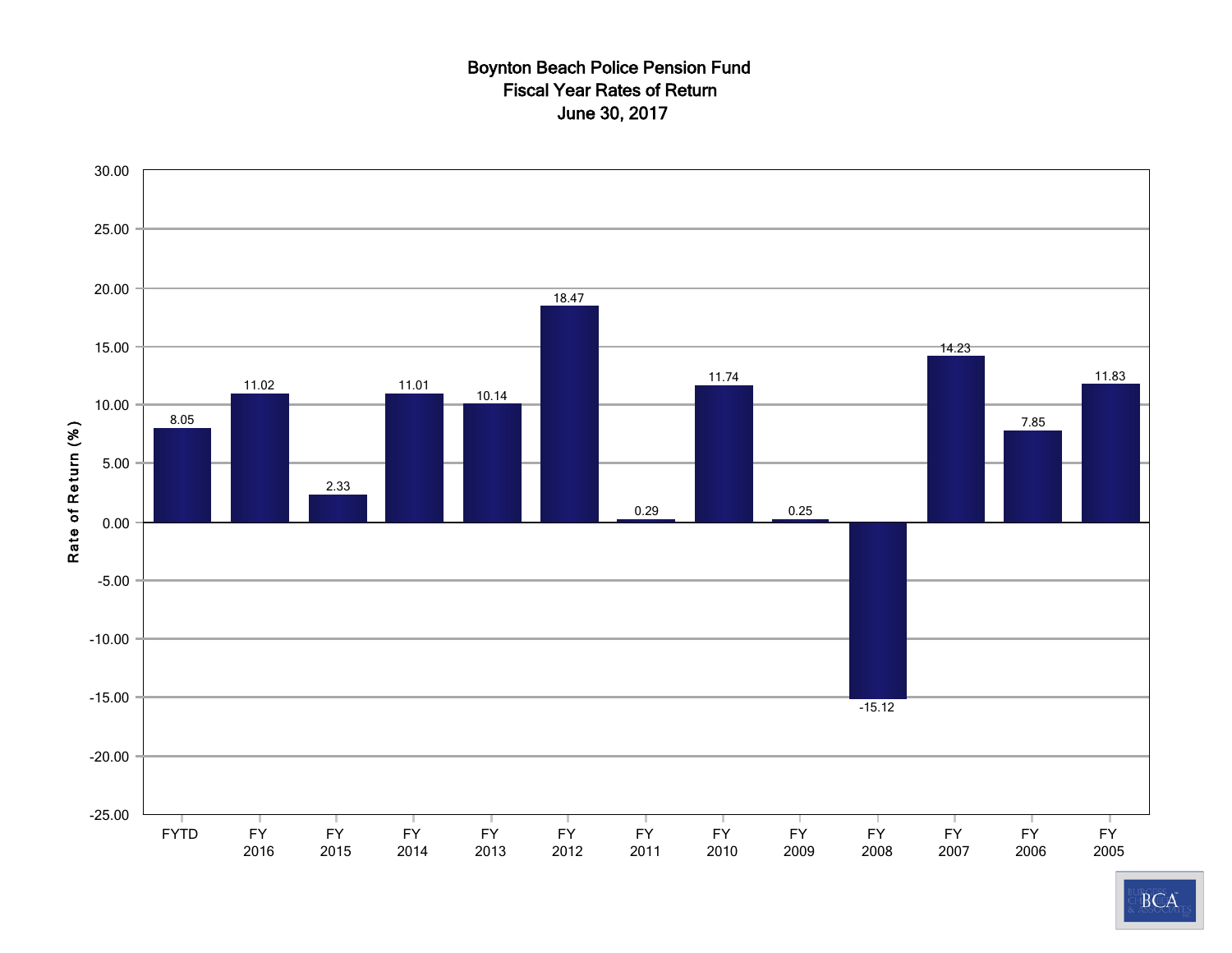#### Boynton Beach Police Pension Fund Total Fund June 30, 2017



|                         | Return | Standard<br>Deviation | Alpha | <b>Beta</b>       | Sharpe<br>Ratio<br>. | Down<br>Market<br>Capture | UL.<br>Market<br>Capture |
|-------------------------|--------|-----------------------|-------|-------------------|----------------------|---------------------------|--------------------------|
| <b>Total Fund</b>       | 9.48   | 3.98                  | 2.65  | 0.82              | 2.29                 | 56.83<br>.                | 105.97                   |
| <b>Policy Benchmark</b> | 8.23   | 4.66                  | 0.00  | 1.00 <sub>1</sub> |                      | 100.00                    | 100.00                   |

| <b>Historical Statistics - 3 Years</b> |        |                              |       |                   |                 |                           |                         |  |  |
|----------------------------------------|--------|------------------------------|-------|-------------------|-----------------|---------------------------|-------------------------|--|--|
|                                        | Return | <b>Standard</b><br>Deviation | Alpha | Beta              | Sharpe<br>Ratio | Down<br>Market<br>Capture | Up<br>Market<br>Capture |  |  |
| <b>Total Fund</b>                      | 7.05   | 3.78                         | 2.53  | 0.85              | 1.80            | 58.36                     | 113.86                  |  |  |
| <b>Policy Benchmark</b>                | 5.24   | 4.36                         | 0.00  | 1.00 <sub>1</sub> |                 | 100.00                    | 100.00                  |  |  |

90 Day U.S. Treasury Bill 0.20 0.11 0.15 0.01 N/A -0.71 2.68

157.26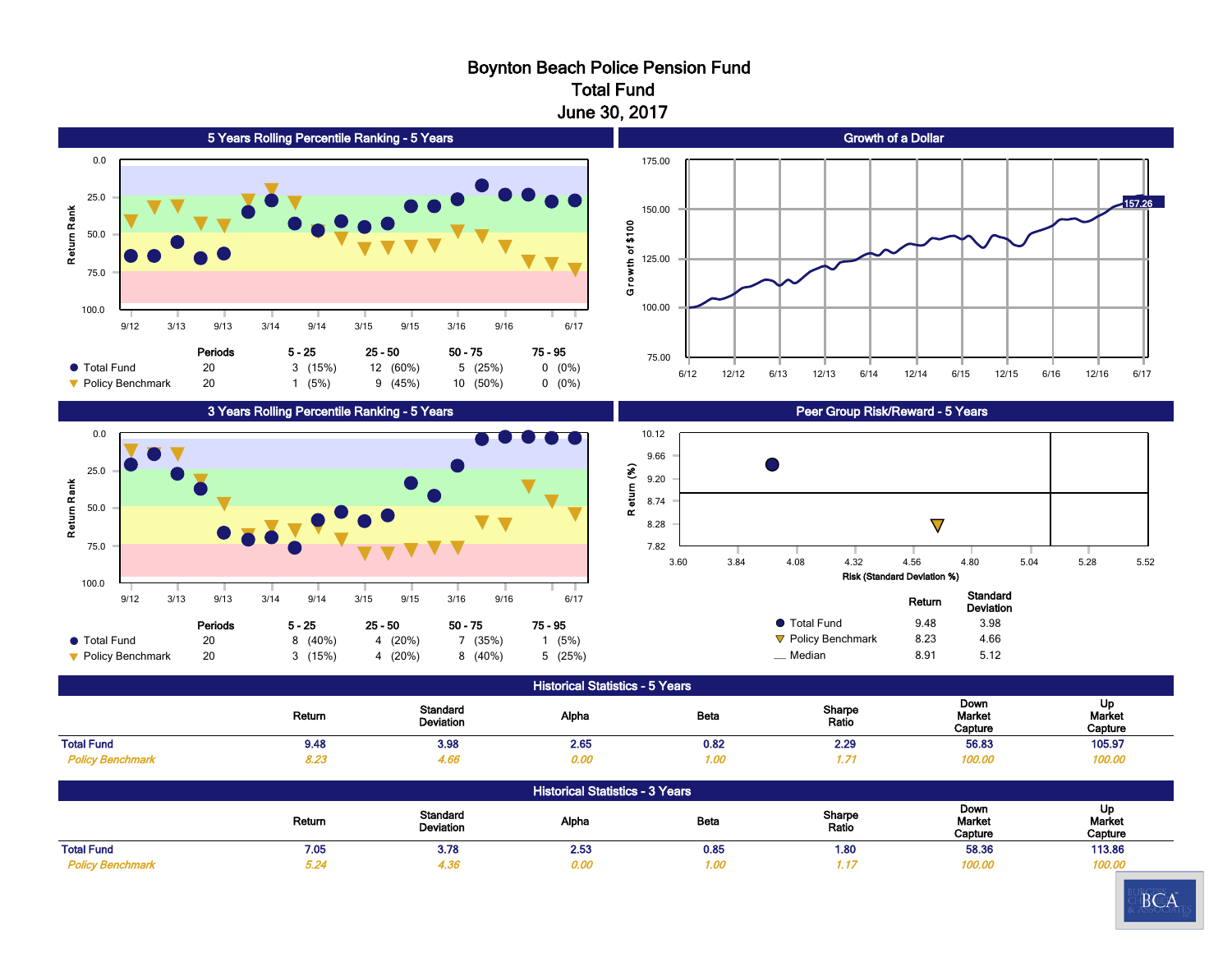#### Boynton Beach Police Pension Fund Russell Large Cap Defensive Equity (CF) June 30, 2017



Periods 5 - 25 25 - 50 - 50 - 75 - 75 - 95

9/12 3/13 9/13 3/14 9/14 3/15 9/15 3/16 9/16 6/17

 Russell Large Cap Defensive Equity (CF) 12 2 (17%) 4 (33%) 4 (33%) 2 (17%) q Russell 1000 Defensive Index 20 2 (10%) 6 (30%) 5 (25%) 7 (35%)

100.0

7.92 8.36 8.80 9.24 9.68 10.12 10.56 11.00 11.44 Risk (Standard Deviation %) Return Standard Deviation ● Russell Large Cap Defensive Equity (CF) 9.83 8.75  $\nabla$  Russell 1000 Defensive Index 9.24 9.30 — Median 8.01 10.70

Historical Statistics - 3 Years Return Standard<br>Deviation Deviation Alpha Beta Sharpe Sharpe<br>Ratio Down Market **Capture** Up Market **Capture** Russell Large Cap Defensive Equity (CF)  $9.83$  8.75 1.10 0.94 1.10 86.25 96.43  *Russell 1000 Defensive Index 9.24 9.30 0.00 1.00 0.98 100.00 100.00* 90 Day U.S. Treasury Bill 0.20 0.08 0.19 0.00 N/A -0.99 0.69 Historical Statistics - 1 Year

|                                         | Return | <b>Standard</b><br><b>Deviation</b> | Alpha | <b>Beta</b>   | Sharpe<br>Ratio | Down<br><b>Market</b><br>Capture | Up<br><b>Market</b><br>Capture |
|-----------------------------------------|--------|-------------------------------------|-------|---------------|-----------------|----------------------------------|--------------------------------|
| Russell Large Cap Defensive Equity (CF) | 13.69  | 5.47                                | 3.25  | 0.89          | $2.3^{\circ}$   | 58.83                            | 101.93                         |
| IAAA Dafanah <i>i</i> a Indav           | 1.38   |                                     | 0.00  | <sub>oc</sub> | 1. / U          | 100.00                           | 100.00                         |

90 Day U.S. Treasury Bill 0.44 0.07 0.42 0.00 N/A -3.88 1.81

153.76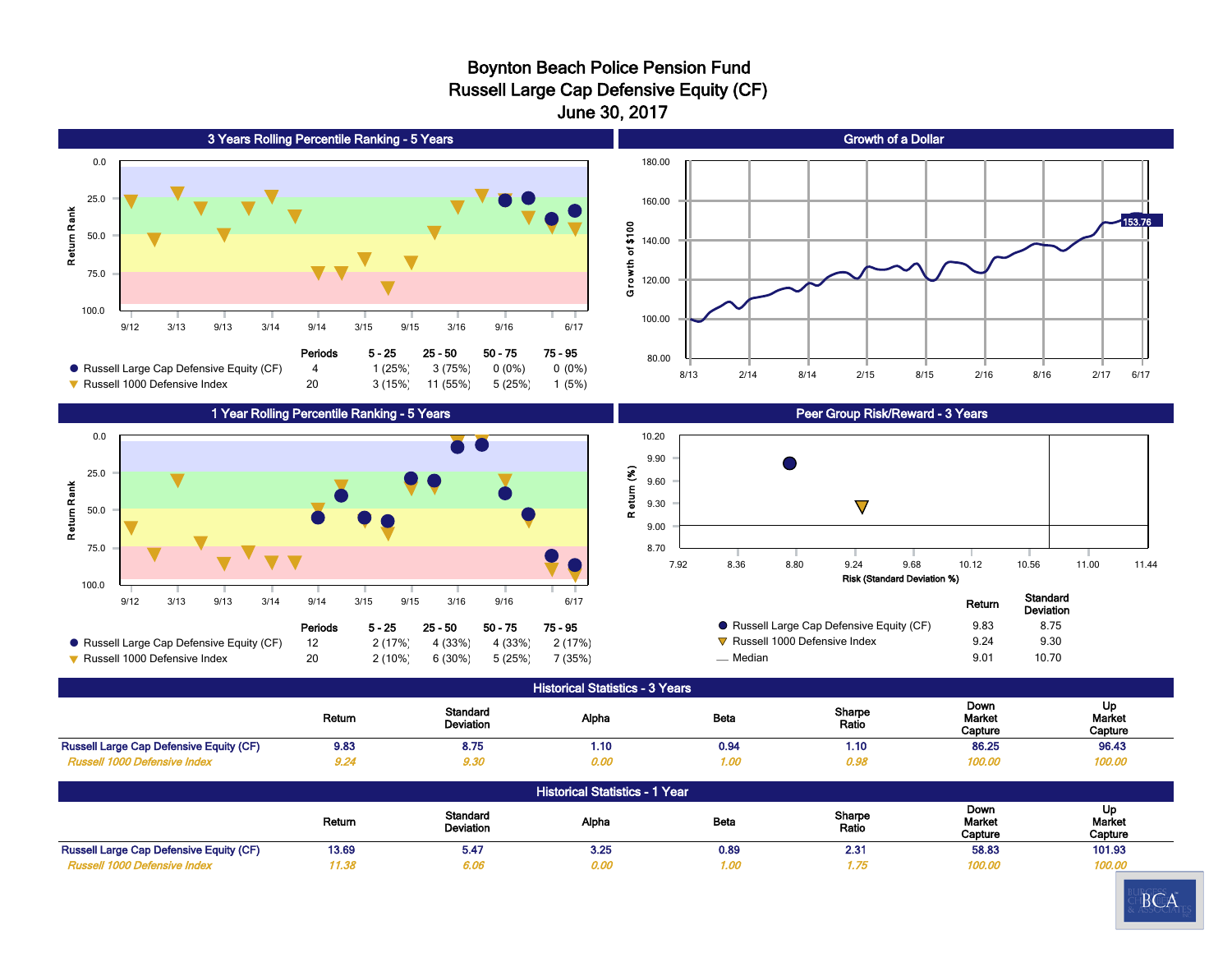#### Boynton Beach Police Pension Fund Russell Multi-Asset Core (CF) June 30, 2017



Russell Multi-Asset Core (CF) a and 16.61 16.61 1.68 1.68 1.68 1.68 1.69 1.68 1.69 1.68 1.69 1.86 1.72  *Multi-Asset Core Composite Index 16.25 4.02 0.00 1.00 3.69 100.00 100.00* 90 Day U.S. Treasury Bill 0.44 0.07 0.40 0.00 N/A -1.13 2.59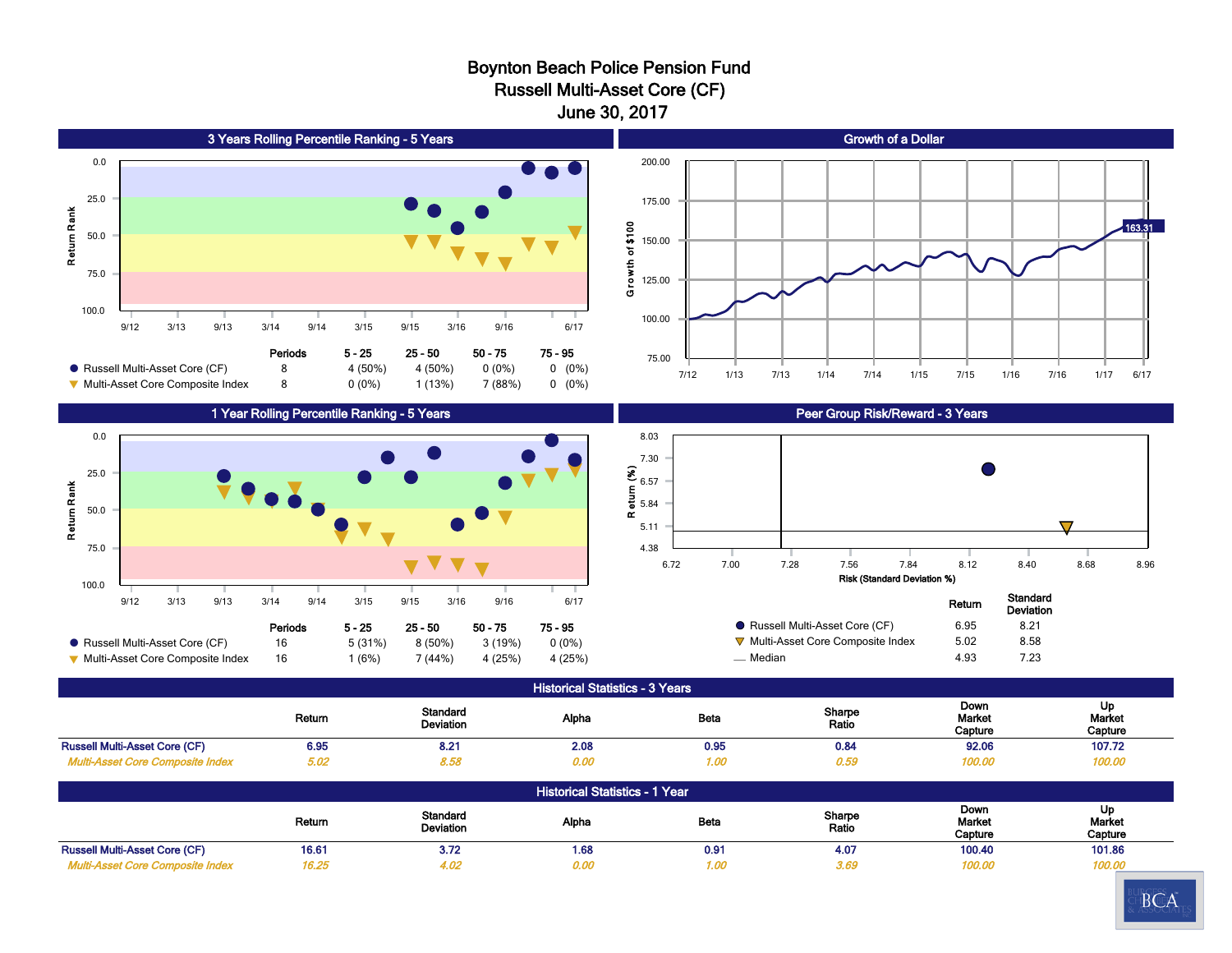## Boynton Beach Police Pension Fund

Russell Multi-Manager Bond (CF)

June 30, 2017



90 Day U.S. Treasury Bill 0.20 0.08 0.19 0.00 N/A -2.79 2.52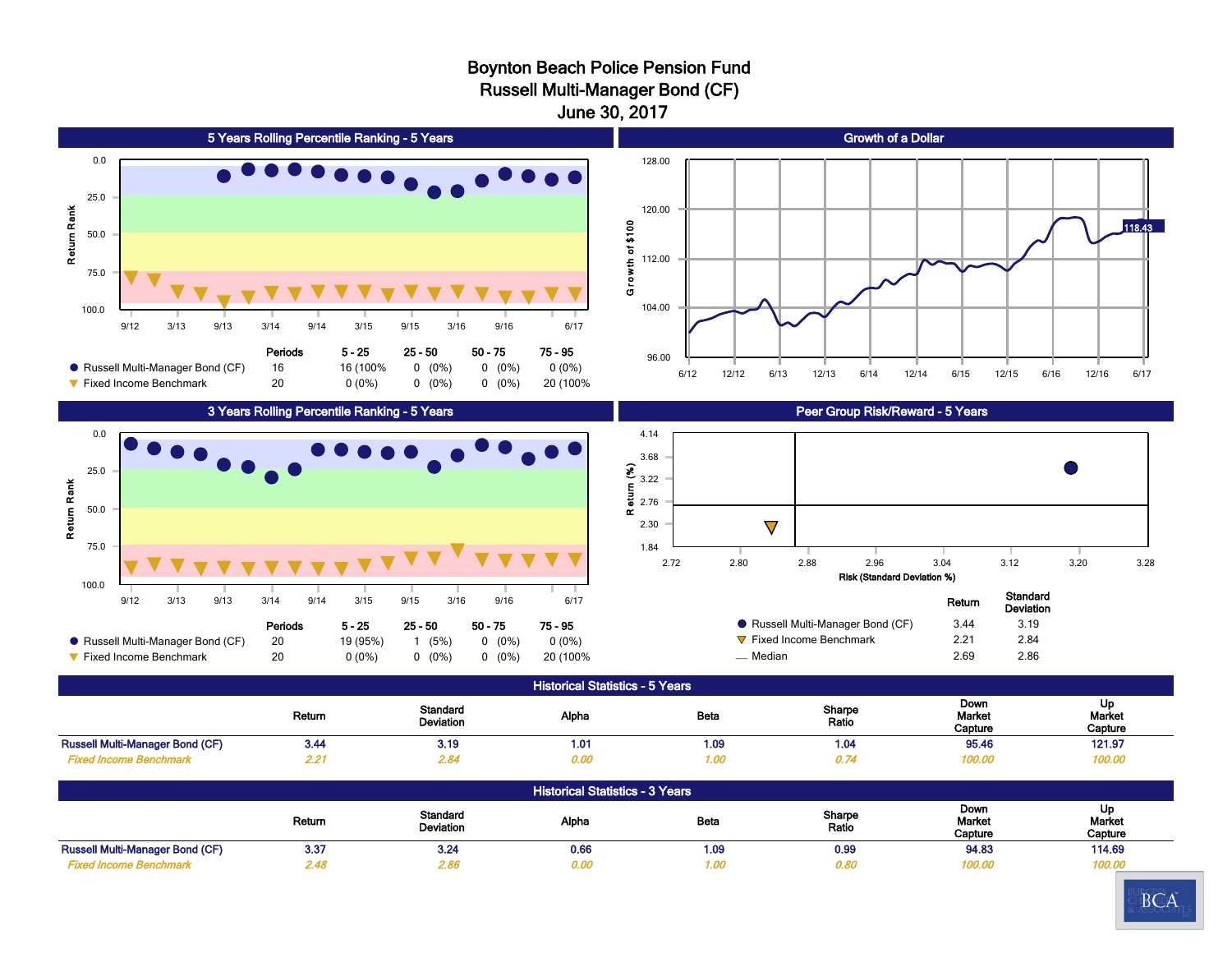#### Boynton Beach Police Pension Fund Russell Real Estate Equity (CF) June 30, 2017





#### 3 Years Rolling Percentile Ranking - 5 Years



#### Peer Group Risk/Reward - 5 Years



|                                   | Return | olanuaru<br>Deviation |
|-----------------------------------|--------|-----------------------|
| ● Russell Real Estate Equity (CF) | 12 17  | 1.53                  |
| $\nabla$ Real Estate Benchmark    | 11 77  | 1 27                  |
| Median                            | 12.39  | 1.80                  |

#### Historical Statistics - 5 Years

|                                               | Return | Standard<br>Deviation | Alpha   | Beta | Sharpe<br>Ratio | Down<br>Market<br>Capture | u<br>Market<br>Capture |
|-----------------------------------------------|--------|-----------------------|---------|------|-----------------|---------------------------|------------------------|
| <b>I Real Estate Equity (CF)</b><br>Russell . | 14. L  | I.53                  | $-0.22$ | 1.05 | 7.26            | <b>N/A</b>                | 103.27                 |
| Estate Benchmark                              |        |                       | 0.00    | I.OC |                 | $^{\prime\prime}$         | 100.00                 |

| <b>Historical Statistics - 3 Years</b> |        |                                     |       |      |                 |                           |                         |  |  |
|----------------------------------------|--------|-------------------------------------|-------|------|-----------------|---------------------------|-------------------------|--|--|
|                                        | Return | <b>Standard</b><br><b>Deviation</b> | Alpha | Beta | Sharpe<br>Ratio | Down<br>Market<br>Capture | Up<br>Market<br>Capture |  |  |
| <b>Russell Real Estate Equity (CF)</b> | 11.65  | 1.59                                | 0.61  | 0.95 | 6.54            | <b>N/A</b>                | 100.59                  |  |  |
| <b>Real Estate Benchmark</b>           | 11.58  | 1.48                                | 0.00  | 1.00 | 6.92            | <b>N/A</b>                | 100.00                  |  |  |

90 Day U.S. Treasury Bill 0.20 0.11 0.90 -0.06 N/A N/A 1.80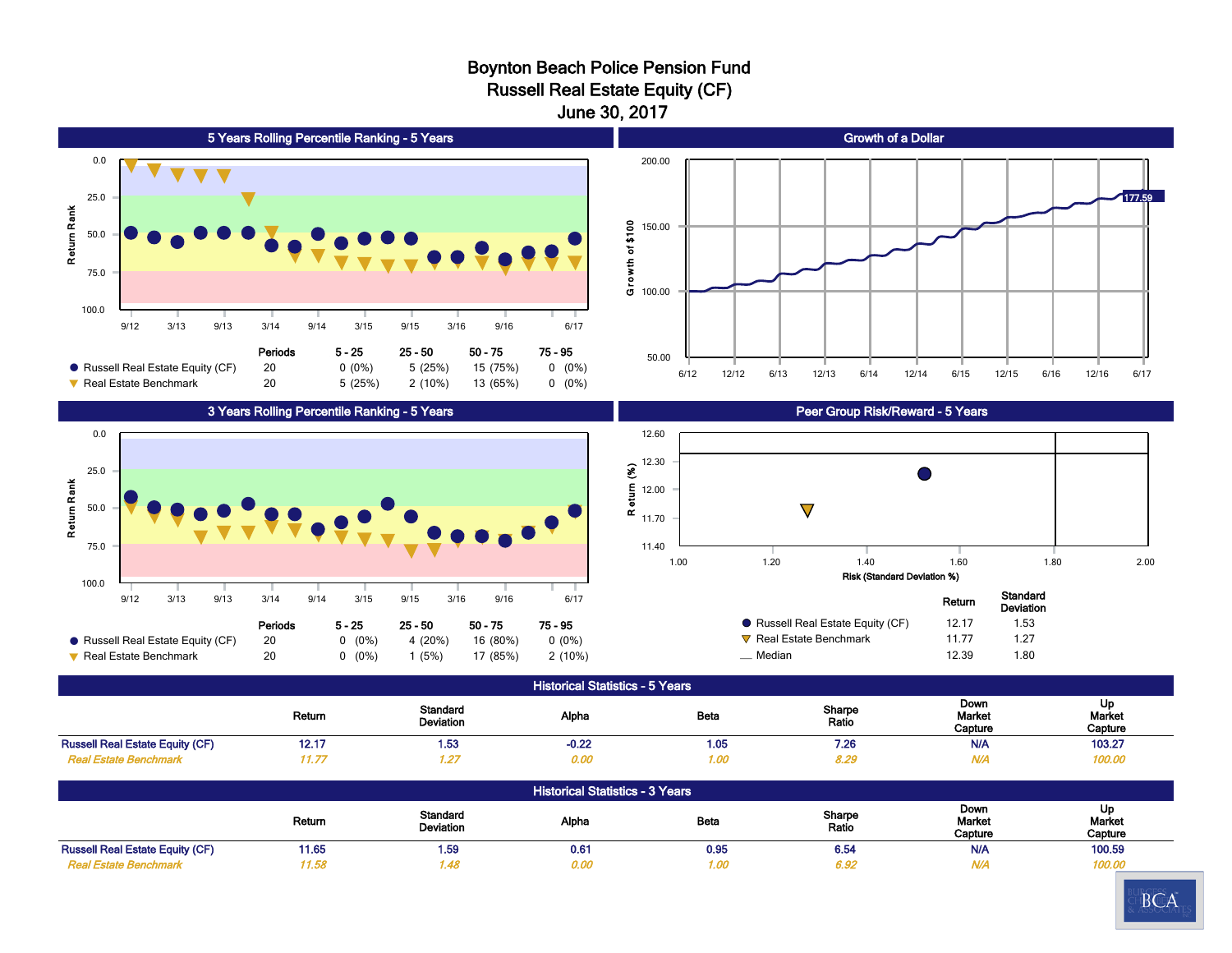#### Boynton Beach Police Pension Fund **Glossary** June 30, 2017

-ACCRUED INTEREST- Bond interest earned since the last interest payment, but not yet received.

-ALPHA- A linear regressive constant that measures expected return independent of Beta.

-ASSET ALLOCATION- The division of portfolio asset classes in order to achieve an expected investment objective.

-BALANCED UNIVERSES - Public Funds, Endowments & Foundations, Corporate peer groups, and PSN peer groups.

-BETA- A measure of portfolio sensitivity (volatility) in relation to the market, based upon past experience.

-BOND DURATION- A measure of portfolio sensitivity to interest rate risk.

-COMMINGLED FUND- An investment fund which is similar to a mutual fund in that investors are permitted to purchase and redeem units that represent ownership in a pool of securities.

-CONVERTIBLE BONDS - Hybrid securities' that offer equity returns during rising equity markets and improved down-market protection.

-CORE- An equal weighting in both growth and value stocks.

-CORRELATION COEFFICIENT- A measure of how two assets move together. The measure is bounded by +1 and -1; +1 means that the two assets move together positively, while a measure of -1 means that the assets are perfectly negatively correlated.

-GROWTH MANAGER- Generally invests in companies that have either experienced above-average growth rates and/or are expected to experience above-average growth rates in the future. Growth portfolios tend to have high price/earnings ratios and generally pay little to no dividends.

-INDEXES- Indexes are used as "independent representations of markets" (e.g., S&P 500).

-INFORMATION RATIO- Annualized excess return above the benchmark relative to the annualized tracking error.

-LARGE CAP- Generally, the term refers to a company that has a market capitalization that exceeds \$10 billion.

-MANAGER UNIVERSE- A collection of quarterly investment returns from various investment management firms that may be subdivided by style (e.g. growth, value, core).

-MID CAP- Generally, the term refers to a company that has a market capitalization between \$2 and \$10 billion.

-NCREIF - A quarterly time series composite total rate of return measure of investment performance of a large pool of individual commercial real estate properties acquired in the private market for investment purposes only.

-NCREIF ODCE - Open End Diversified Core Equity index which consists of historical and current returns from 26 open-end commingled funds pursuing core strategy. This index is capitalization weighted, time weighted and gross of fees.

-NET- Investment return accounts only for manager fees.

-PROTECTING FLORIDA INVESTMENT ACT (PFIA) - SBA publishes a list of prohibited investments (scrutinized companies).

-RATE OF RETURN- The percentage change in the value of an investment in a portfolio over a specified time period, excluding contributions.

-RISK MEASURES- Measures of the investment risk level, including beta, credit, duration, standard deviation, and others that are based on current and historical data.

-R-SQUARED- Measures how closely portfolio returns and those of the market are correlated, or how much variation in the portfolio returns may be explained by the market. An R2 of 40 means that 40% of the variation in a fund's price changes could be attributed to changes in the market index over the time period.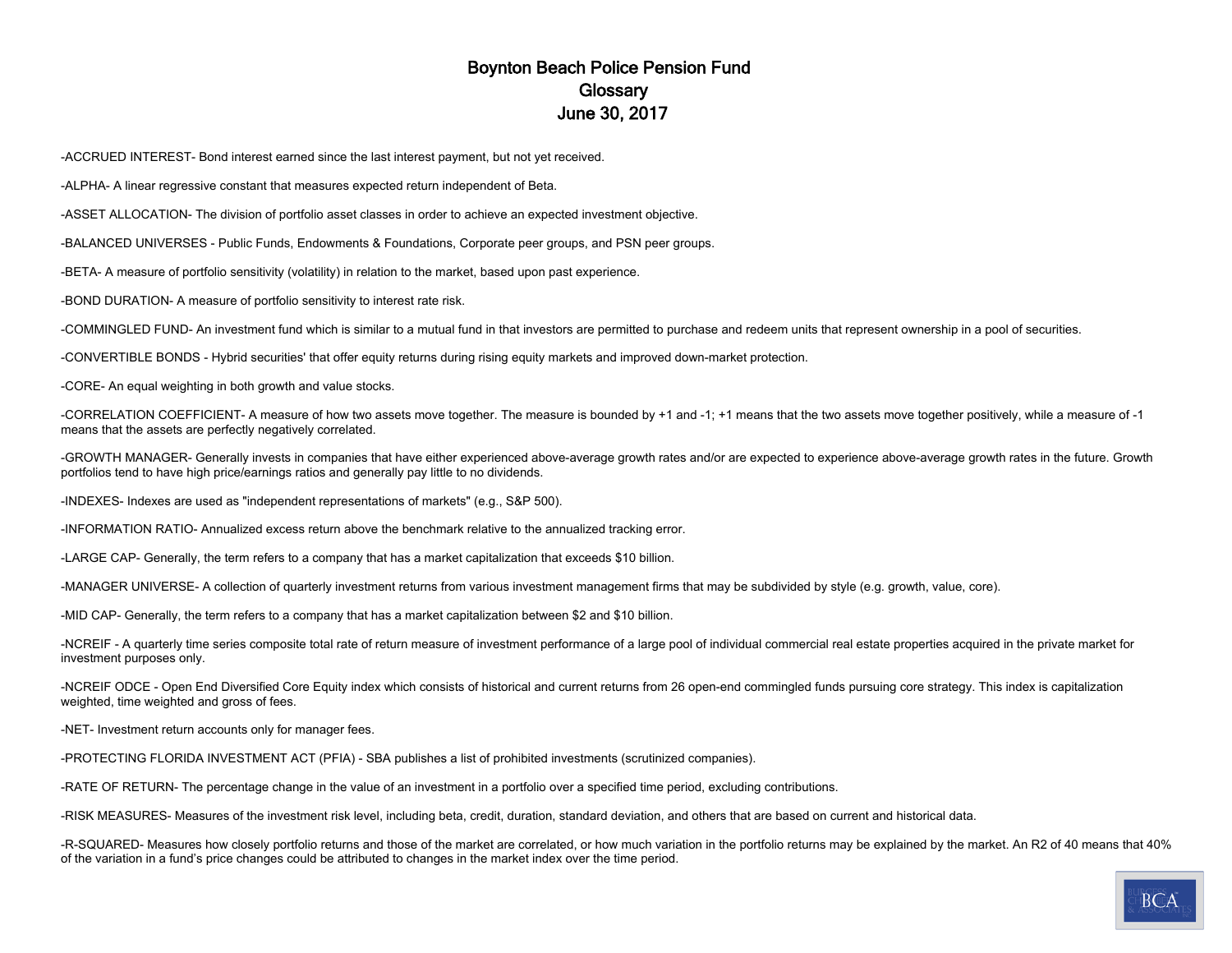#### Boynton Beach Police Pension Fund **Glossary** June 30, 2017

-SHARPE RATIO- The ratio of the rate of return earned above the risk-free rate to the standard deviation of the portfolio. It measures the number of units of return per unit of risk.

-SMALL CAP- Generally refers to a company with a market capitalization \$300 million to \$2 billion.

-STANDARD DEVIATION- Measure of the variability (dispersion) of historical returns around the mean. It measures how much exposure to volatility was experienced by the implementation of an investment strategy.

-SYSTEMATIC RISK- Measured by beta, it is the risk that cannot be diversified away (market risk).

-TIME WEIGHTED (TW) RETURN - A measure of the investments versus the investor. When there are no flows the TW & DOLLAR weighted (DW) returns are the same and vice versa.

-TRACKING ERROR- A measure of how closely a manager's performance tracks an index; it is the annualized standard deviation of the differences between the quarterly returns for the manager and the benchmark.

-TREYNOR RATIO- A measure of reward per unit of risk. (excess return divided by beta).

-UP AND DOWN-MARKET CAPTURE RATIO- Ratio that illustrates how a manager performed relative to the market during rising and declining market periods.

-VALUE MANAGER- Generally invests in companies that have low price-to-earnings and price-to-book ratios and/or above-average dividend yields.